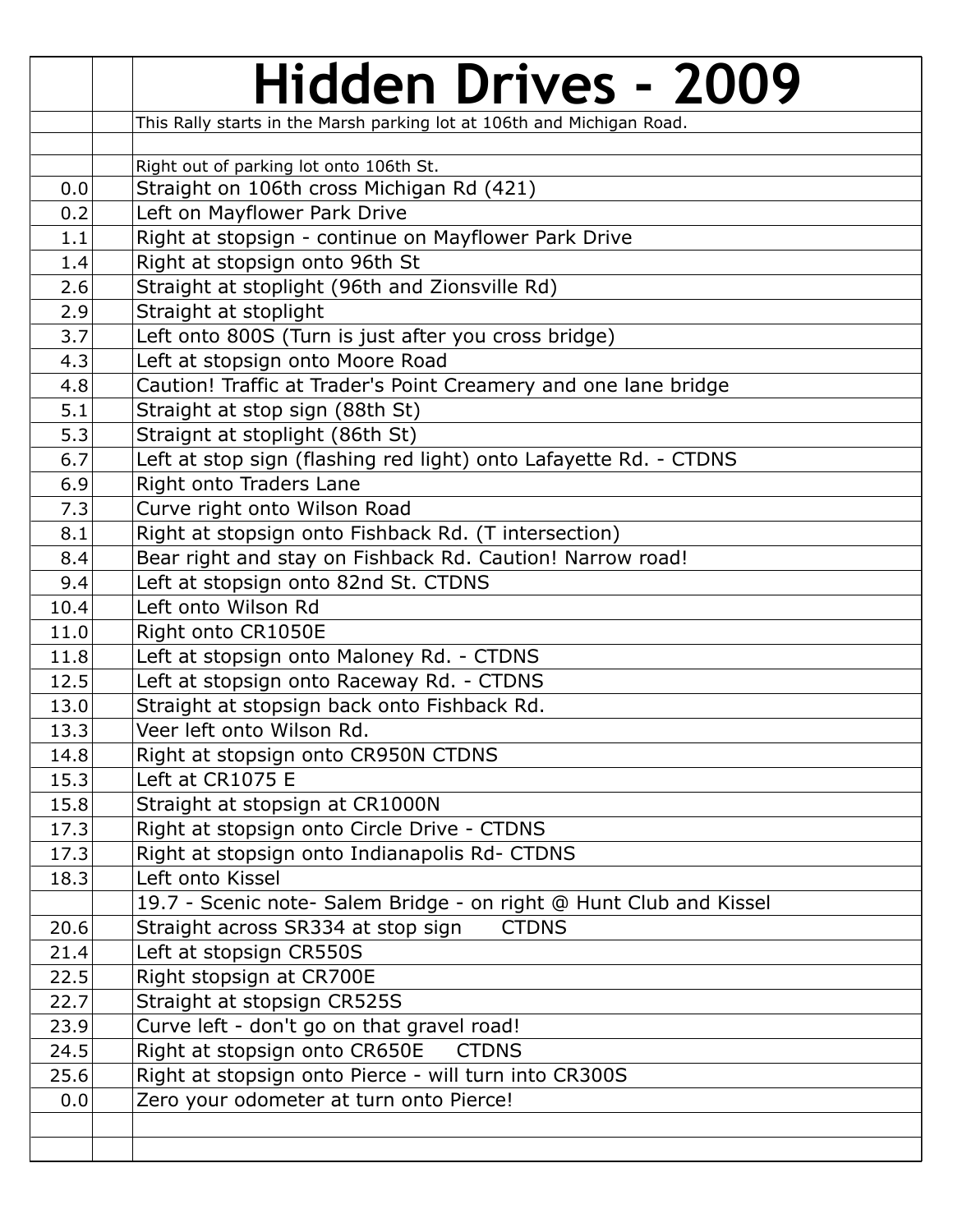| 0.0  | Hey! Did you zero your odometer at the turn onto Pierce (CR300S)?                  |
|------|------------------------------------------------------------------------------------|
| 2.3  | Straight at stopsign (CR875E)                                                      |
| 3.3  | Right at stopsign onto CR975E                                                      |
| 4.1  | Right onto Holliday Rd.                                                            |
| 4.3  | Right at stopsign (T intersection) onto 950E<br><b>CTDNS</b>                       |
| 5.3  | Right at stopsign onto CR875E                                                      |
| 5.8  | Straight at stopsign (next stopsign is close!)                                     |
| 5.8  | Straight at stopsign                                                               |
| 7.1  | Straight at stopsign at CR200S (You are on CR900E)                                 |
| 9.1  | Right at stopsign onto SR32<br><b>CTDNS</b>                                        |
| 9.9  | Right at US421                                                                     |
| 11.9 | Right at CR200S                                                                    |
| 12.9 | Left at stopsign at 950E                                                           |
| 14.0 | Left at stopsign at CR300S                                                         |
| 15.0 | Straight at stoplight at US421                                                     |
| 16.4 | Left at Little Eagle Creek (just past bridge)                                      |
|      | Note: Road recently chip and sealed, some loose pea gravel                         |
| 18.0 | We're back on pavement! Woo Hoo!                                                   |
| 18.4 | Left at stopsign - stay on Little Eagle Creek Avenue                               |
| 20.5 | Right at stopsign onto SR32<br><b>CTDNS</b>                                        |
|      | Warning~! Here comes the boredom!                                                  |
| 22.4 | Straight at stop light                                                             |
| 23.7 | Right onto Elm St. just before stoplight at US31                                   |
|      | Turn into McDoalds/Circle K/Shell station. Find Sara J!                            |
|      | Exit McDonalds left onto Elm, follow to US31                                       |
|      | Zero odometer at stopsign at US31                                                  |
| 0.0  | Right onto US31 CTDNS                                                              |
| 0.5  | Right onto 169th                                                                   |
| 1.1  | Right at stopsign onto Oak Ridge Road                                              |
| 1.8  | Left at stopsign onto SR32 CTDNS                                                   |
| 2.1  | Right onto Dartown Rd. (No sign-First available right turn past Westfield Medical) |
| 2.6  | Left at stopsign onto Kinsey Ave                                                   |
| 3.7  | Right at stopsign onto Springmill<br><b>CTDNS</b>                                  |
| 4.5  | Road curves to left, you're now on 193rd                                           |
| 7.1  | Straight at stopsign (Centennial Rd)                                               |
| 7.6  | Right at stopsign onto Mulebarn Road                                               |
|      | Are those deer and elk on your right?                                              |
| 8.8  | Left at 206th                                                                      |
|      | Warning~! Here comes the boredom!                                                  |
| 13.4 | Straight at stopsign US421<br><b>CTDNS</b>                                         |
| 16.1 | Right at stopsign 600E CTDNS<br>Warning~! Here comes the boredom!                  |
| 19.4 | Left at stopsign SR47 - T intersection- no signage - CTDNS                         |
| 20.4 | Left at Howard                                                                     |